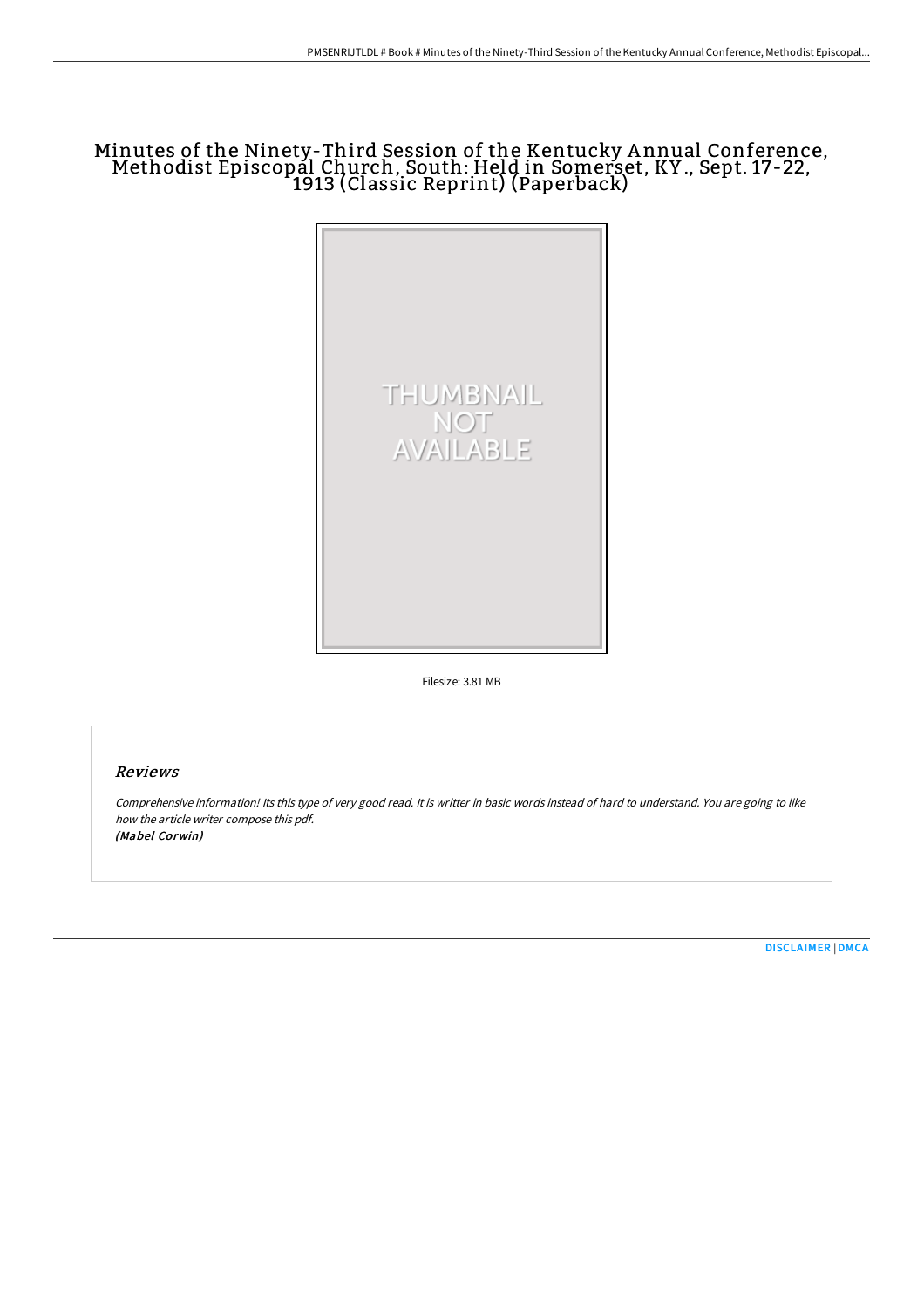#### MINUTES OF THE NINETY-THIRD SESSION OF THE KENTUCKY ANNUAL CONFERENCE, METHODIST EPISCOPAL CHURCH, SOUTH: HELD IN SOMERSET, KY., SEPT. 17 -22, 1913 (CLASSIC REPRINT) (PAPERBACK)



Forgotten Books, 2017. Paperback. Condition: New. Language: English . Brand New Book \*\*\*\*\* Print on Demand \*\*\*\*\*. Excerpt from Minutes of the Ninety-Third Session of the Kentucky Annual Conference, Methodist Episcopal Church, South: Held in Somerset, Ky., Sept. 17-22, 1913 E. M. Pearce, J. E. Girdler, O. J. Chandler, Luke Kavanaugh, W. D. Welburn, M. L. Harris, W. B. Ragan, C. G. Bowman. Crestwood, Ky. Nancy, Ky. Morehead, Ky. Wilmore, Ky. Irvine, Ky. About the Publisher Forgotten Books publishes hundreds of thousands of rare and classic books. Find more at This book is a reproduction of an important historical work. Forgotten Books uses state-of-the-art technology to digitally reconstruct the work, preserving the original format whilst repairing imperfections present in the aged copy. In rare cases, an imperfection in the original, such as a blemish or missing page, may be replicated in our edition. We do, however, repair the vast majority of imperfections successfully; any imperfections that remain are intentionally left to preserve the state of such historical works.

B Read Minutes of the [Ninety-Third](http://digilib.live/minutes-of-the-ninety-third-session-of-the-kentu.html) Session of the Kentucky Annual Conference, Methodist Episcopal Church, South: Held in Somer set, KY., Sept. 17-22, 1913 (Classic Reprint) (Paperback) Online Download PDF Minutes of the [Ninety-Third](http://digilib.live/minutes-of-the-ninety-third-session-of-the-kentu.html) Session of the Kentucky Annual Conference, Methodist Episcopal Church, South: Held in Somerset, KY., Sept. 17-22, 1913 (Classic Reprint) (Paperback)